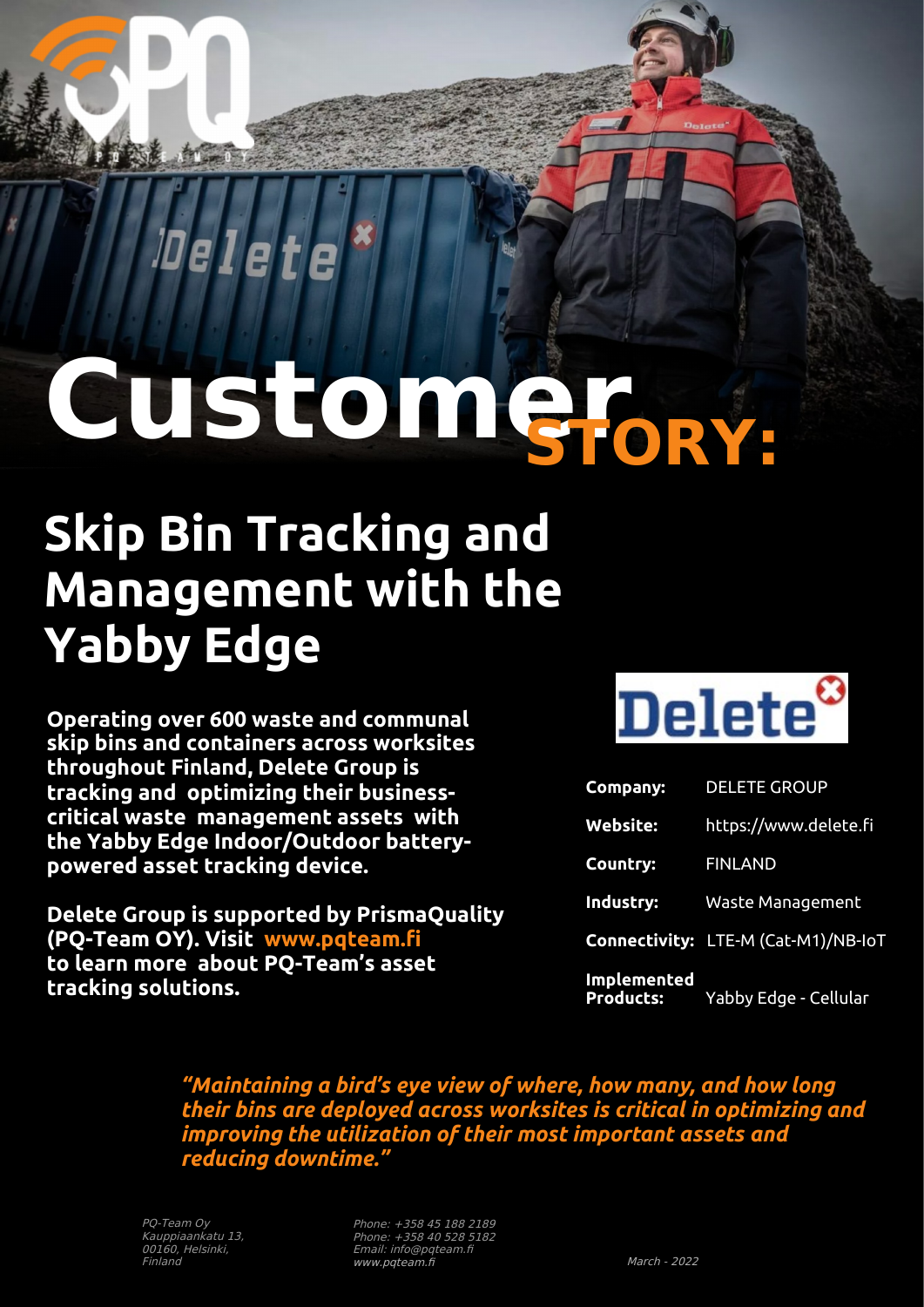## **Yabby Edge for Skip Bin Tracking and Management**

**Featuring over 10 years of battery life on 3 user-replaceable AAA batteries, the Yabby Edge offers both outdoor and indoor location tracking and operates on global LTE-M/NB-IoT networks. Compact and IP67-rated ultra-rugged, the Yabby Edge is installed on the front of Delete's range of skip bins near the lifting mechanism to ensure the device can reliably scan for GNSS while outdoors.**

**If a GNSS fix cannot be obtained, for example in dense urban environments or if the bins are stored indoors, the Yabby Edge automatically switches to Wi-Fi scanning and/or Cell Tower Location to determine location, allowing Delete to maintain asset visibility even in difficult environments.**



*Installation location of a Yabby Edge on a skip bin to maintain line-of-sight*

**Cloud-based location solving on the Yabby Edge, an advanced power-saving technique that transfers the location processing workload traditionally handled on-device to the cloud, also enables 'Deploy Once' battery life and minimizes asset downtime, substantially reducing OPEX costs for businesses by eliminating frequent and expensive battery changes or manual recharge cycles.**

**In addition to size, ruggedness, and battery life, Delete Group also needed to upgrade their existing asset tracking hardware to the latest low-power LTE-M/NB-IoT connectivity to future-proof their bin tracking deployment. Seamless [roaming between the two Cellular IoT networks](https://www.digitalmatter.com/global-iot-roaming-on-cellular-lte-m-and-nb-iot-networks/) was also required, as Delete's bins move between the two networks regularly.**



*Live view of assets Clustering view of assets*

**With OTA updates, reporting frequency and other tracking parameters on the Yabby Edge can be quickly configured and applied remotely to best fit any bin tracking application. Currently configured to report twice daily regardless of movement, Delete's Yabby Edges will perform reliably for an \*estimated 10 years before requiring a battery change.**